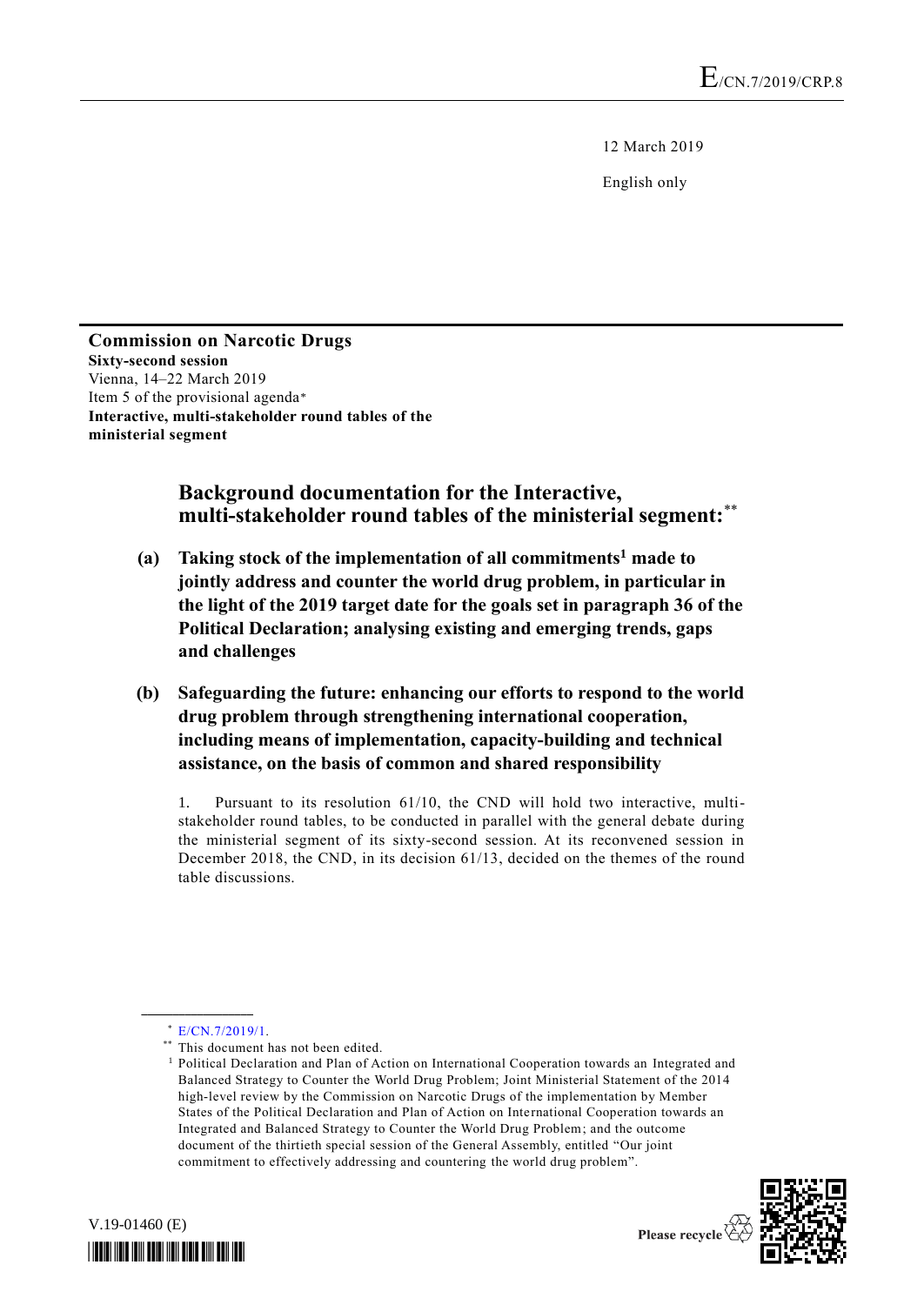2. This non-paper is a substantive contribution by the United Nations Office on Drugs and Crime to these interactive round table discussions. More information on the format of the interactive, multi-stakeholder round tables, is contained in the note by the Secretariat on the substantive organization of the ministerial segment of the CND at its 62nd session, in 2019 [\(E/CN.7/2019/10\)](http://undocs.org/E/CN.7/2019/10).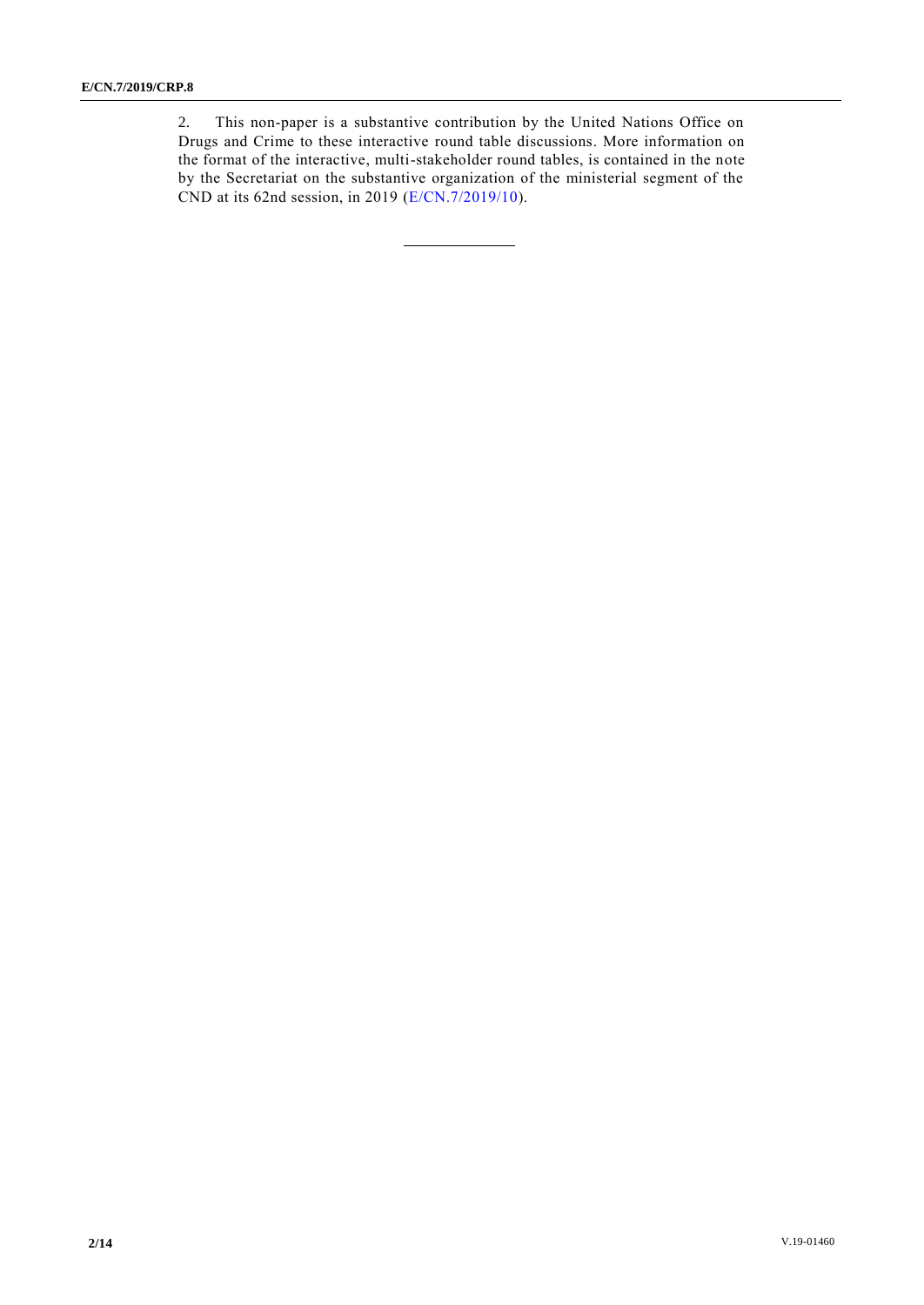

#### **Roundtable I**

**Taking stock of the implementation of all commitments**2 **made to jointly address and counter the world drug problem, in particular in the light of the 2019 target date for the goals set in paragraph 36 of the Political Declaration; analysing existing and emerging trends, gaps and challenges**

#### **Introduction**

While tangible progress has been achieved, the world drug problem continues to present challenges to the health, safety and well-being of all humanity, which demand an urgent response. In the 2019 Ministerial Declaration, Member States took stock of the implementation made over the past decade to jointly address and counter the world drug problem bearing in mind the biennial reports of the Executive Director of the United Nations Office on Drugs and Crime on progress made by Member States with the implementation of the 2009 Political Declaration and Plan of Action, the annual World Drug Reports, the annual reports of the International Narcotics Control Board, and highlighting the experiences, lessons learnt, and good practices in the implementation of the joint commitments shared by Member States and other stakeholders during its annual sessions as well as the thematic sessions held during the 60th and 61st session of the Commission on Narcotic Drugs.

The Political Declaration and Plan of Action on International Cooperation towards an Integrated and Balanced Strategy to Counter the World Drug Problem was adopted during the high-level segment of the fifty-second session of the Commission on Narcotic Drugs in 2009 and subsequently by the General Assembly in its resolution 64/182. In the Political Declaration it is recognized that the global drug problem is a common and shared responsibility that requires effective and increased international cooperation and a balanced approach to supply and demand reduction.

As to the Plan of Action, it is a comprehensive catalogue of concrete measures to address the world drug problem, focussing on:1) Demand reduction and related measures; 2) Supply reduction and related measures;3) Countering money-laundering and promoting judicial cooperation.

The Political Declaration, in its operative paragraph 36 set 2019 as a target date for States to eliminate or reduce significantly and measurably : (a) the illicit cultivation of opium poppy, coca bush and cannabis plant; (b) the illicit demand for narcotic drugs and psychotropic substances; and drug-related

**\_\_\_\_\_\_\_\_\_\_\_\_\_\_\_\_\_\_**

<sup>2</sup> Political Declaration and Plan of Action on International Cooperation towards an Integrated and Balanced Strategy to Counter the World Drug Problem; the Joint Ministerial Statement of the 2014 high-level review by the Commission on Narcotic Drugs of the implementation by Member States of the Political Declaration and Plan of Action on International Cooperation towards an Integrated and Balanced Strategy to Counter the World Drug Problem; and the outcome document of the thirtieth special session of the General Assembly, entitled "Our joint commitment to effectively addressing and countering the world drug problem".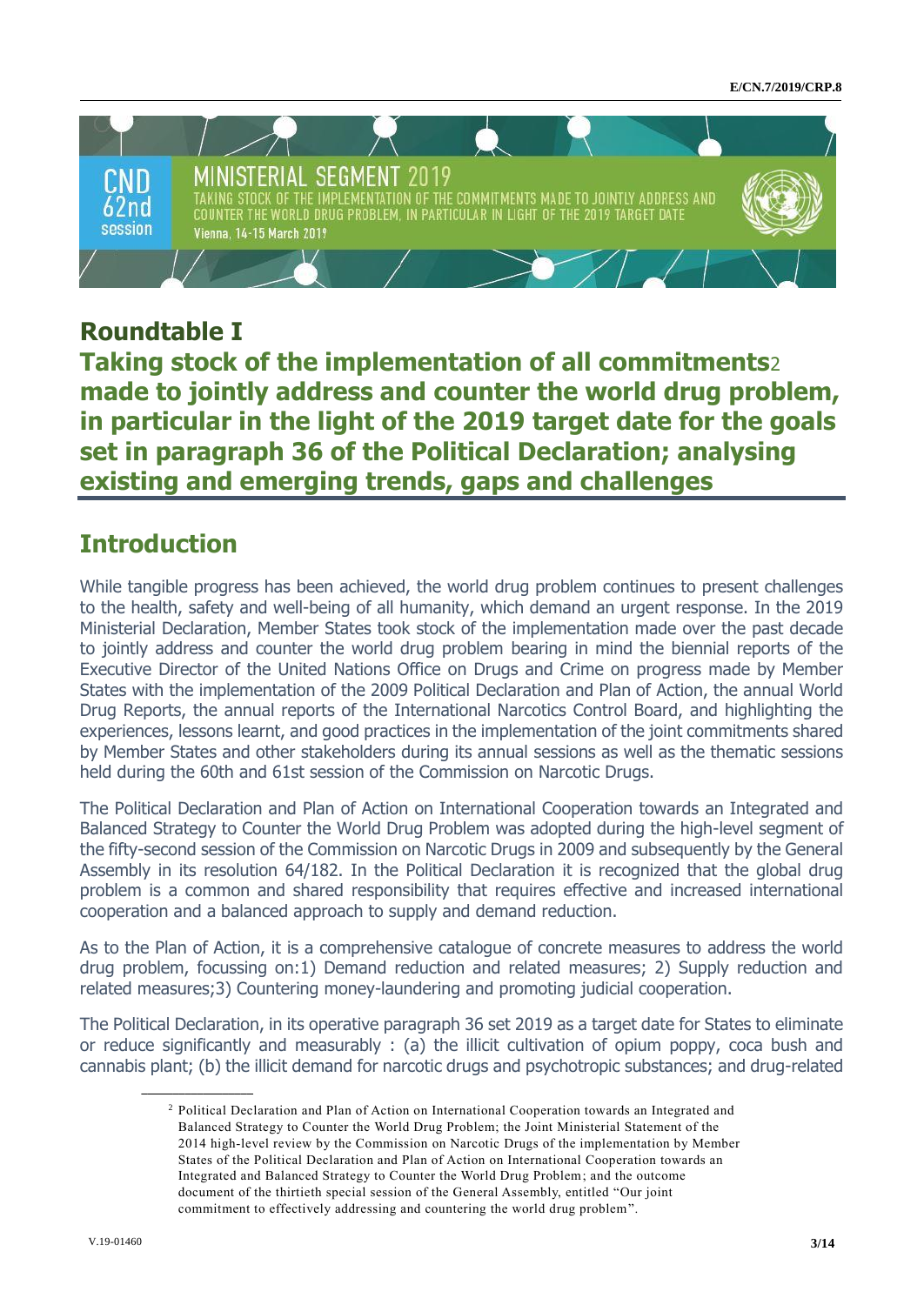health and social risks; (c) the illicit production, manufacture, marketing and distribution of, and trafficking in, psychotropic substances, including synthetic drugs; (d) the diversion of and illicit trafficking in precursors; (e) money laundering related to illicit drugs.

In operative paragraph 40, the Political Declaration decided that the Commission on Narcotic Drugs at its fifty-seventh session in 2014 should conduct a high-level review of the implementation by Member States of the Political Declaration and Plan of Action and recommended that the General Assembly hold a special session to address the world drug problem.

In its resolution 67/193 the General Assembly decided to convene, early in 2016, a special session on the world drug problem, following the high-level review of the progress made in the implementation by Member States of the Political Declaration and Plan of Action by the Commission on Narcotic Drugs at its fifty-seventh session; it also decided that the special session of the General Assembly would review the progress in the implementation of the Political Declaration and Plan of Action, including an assessment of the achievements and challenges in countering the world drug problem, within the framework of the three international drug control conventions and other relevant United Nations instruments.

At its 57th session in 2014, the Commission conducted the requested mid-term review and adopted a Joint Ministerial Statement, which identified achievements, challenges and priorities for further action, in the framework of the three international drug control conventions and other relevant United Nations instruments.

In its resolution 69/200 the General Assembly stressed the importance of the special session on the world drug problem as a milestone on the way to 2019, the target date in the Political Declaration for the review of implementation, and recognized that the special session constituted an opportunity to further implement the commitments and targets set out in the Political Declaration and Plan of Action.

The Commission on Narcotic Drugs was requested by the General Assembly in its resolution 70/181 to produce a short, substantive, concise and action-oriented document comprising a set of operational recommendations, based upon a review of the implementation of the Political Declaration and Plan of Action, including an assessment of the achievements as well as ways to address long-standing and emerging challenges in countering the world drug problem within the framework of the three international drug control conventions and other relevant United Nations instruments.

The UNGASS outcome document, entitled "Our joint commitment to effectively addressing and countering the world drug problem", which was adopted by the General Assembly at the opening of the special session on 16 April 2016, , consists of a comprehensive set of over 100 operational recommendations in seven thematic chapters covering : demand reduction and related measures; ensuring the availability of and access to controlled substances exclusively for medical and scientific purposes; supply reduction and related measures; cross-cutting issues such as drugs and human rights, youth, children, women and communities; evolving reality, trends and existing circumstances, emerging and persistent challenges and threats, including new psychoactive substances.

In the document, Member States reaffirmed their commitment to implementing effectively the provisions set out in the Political Declaration and Plan of Action on International Cooperation towards an Integrated and Balanced Strategy to Counter the World Drug Problem, mindful of the targets and goals set therein, as well as to addressing the general challenges and priorities for action identified in the Joint Ministerial Statement adopted at the high-level review in March 2014.

They also resolved to take the necessary steps to implement the operational recommendations, in close partnership with the United Nations and other intergovernmental organizations and civil society, and to share with the Commission on Narcotic Drugs, as the policymaking body of the United Nations with prime responsibility for drug control matters, timely information on progress made in the implementation of these recommendations. The Commission started a comprehensive and inclusive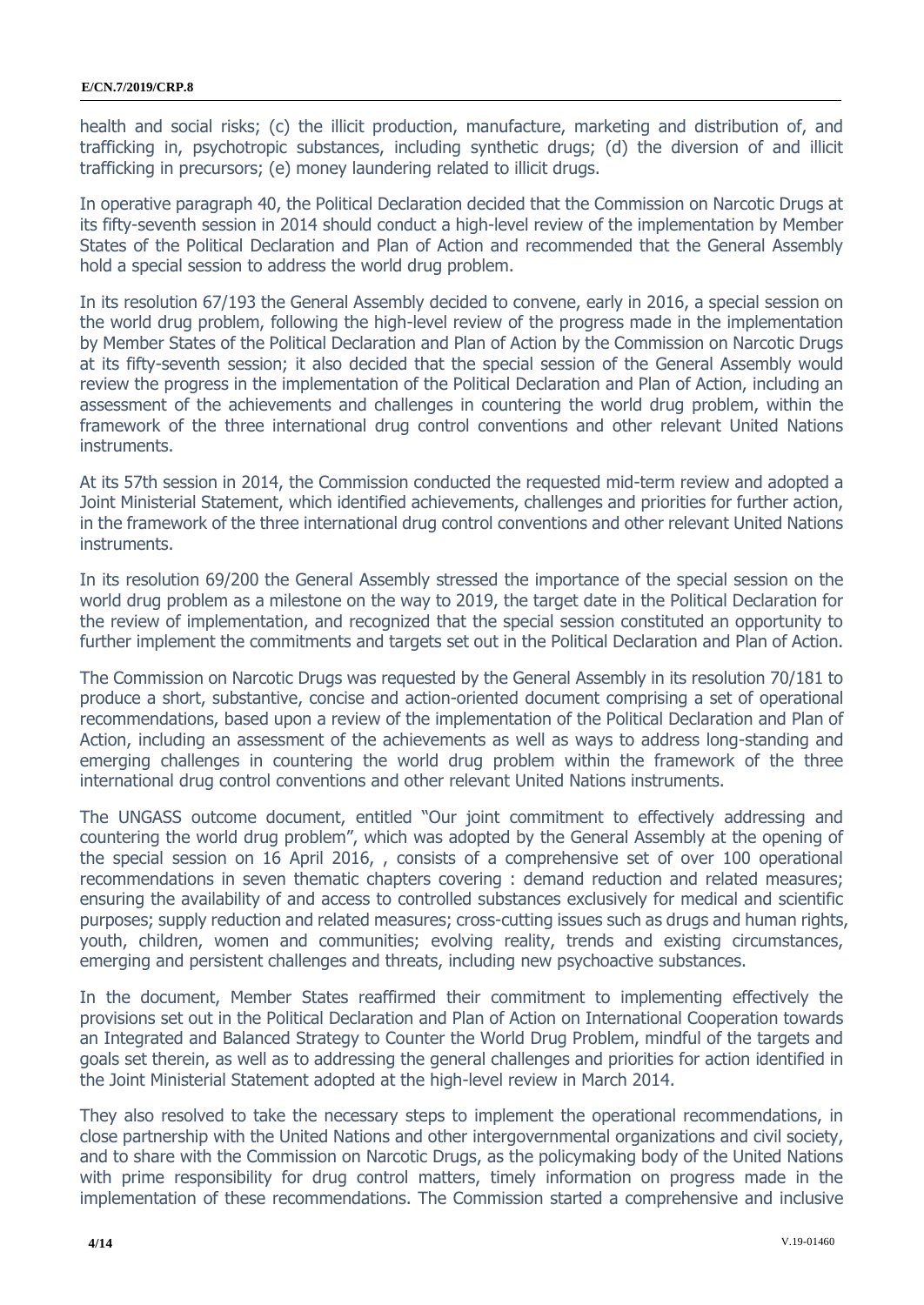UNGASS follow-up, covering all 7 chapters through a series of thematic discussions at intersessional meetings focused on sharing specific experiences, lessons learnt and information on concrete activities that can help to translate into action the operational recommendations in the UNGASS outcome document.

#### **2009 to 2019 – Taking stock of the implementation of OP 36**

The Joint Ministerial Statement, adopted at the high-level mid-term review in March 2014, noted that several Member States in different parts of the world had achieved tangible and measurable progress in implementing the Political Declaration and Plan of Action and recognized that many of the challenges of the global drug problem persisted and that new challenges had emerged in some parts of the world.

It also acknowledged that Member States had achieved progress with regard to improved understanding of the problem, the elaboration and implementation of national strategies to tackle the problem in an increasing number of countries, capacity-building initiatives for national competent authorities, the review and updating of legal frameworks, the creation and strengthening of capacities within law enforcement and health institutions, and improved mechanisms for international cooperation.

While acknowledging the progress made, the Joint Ministerial Statement also noted that some continuing and emerging challenges of the world drug problem may hinder efforts to achieve the goals and targets set out in the Political Declaration and Plan of Action, and called upon all Member States and relevant stakeholders to further strengthen their practical implementation. Among the challenges, the Joint Ministerial Declaration recognized the increasingly close ties between drug trafficking, corruption and other forms of organized crime, the new and growing challenge posed by new psychoactive substances, shifting trafficking routes and new drug trafficking trends, specific drugrelated health challenges faced by vulnerable groups, such as children, adolescents, vulnerable youth and women.

Further to the adoption of the Political Declaration and Plan of Action the Commission requested the Executive Director to prepare and submit to the Commission biennially, on the basis of the responses provided by Member States to the annual report questionnaire (ARQ), a single report on action taken to implement the Political Declaration and Plan of Action on International Cooperation towards an Integrated and Balanced Strategy to Counter the World Drug Problem. The first three biennial reports were prepared in 2012, 2014 and 2016. The last of such reports, prepared in 2018 (document E/CN.7/2018/6) summarized and compared information provided across all reporting cycles on the action taken by Member States to implement the Political Declaration and Plan of Action in the areas of drug demand and supply reduction, countering money-laundering and promoting judicial cooperation.

Based on that analysis, the report contained in document E/CN.7/2018/6 recommended, *inter alia,* that Member States : continue to address the various aspects of the drug problem through intersectoral interventions at all levels to ensure an approach that is integrated, multidisciplinary, mutually reinforcing, balanced, comprehensive and based on scientific evidence; consider reviewing their current drug control policies and frameworks to reflect the operational recommendations contained in the outcome document of UNGASS 2016, as well as the relevant targets of the Sustainable Development Goals (SDGs); increase the coverage and quality of drug prevention, treatment, care and rehabilitation services for people with drug use disorders; scale up action to ensure access to controlled substances for medical purposes, while preventing diversion and abuse; review their national strategies for domestic supply reduction activities; enhance the efficiency of law enforcement cooperation mechanisms and judicial cooperation; design and implement alternative development programmes in line with the United Nations Guiding Principles on Alternative Development to ensure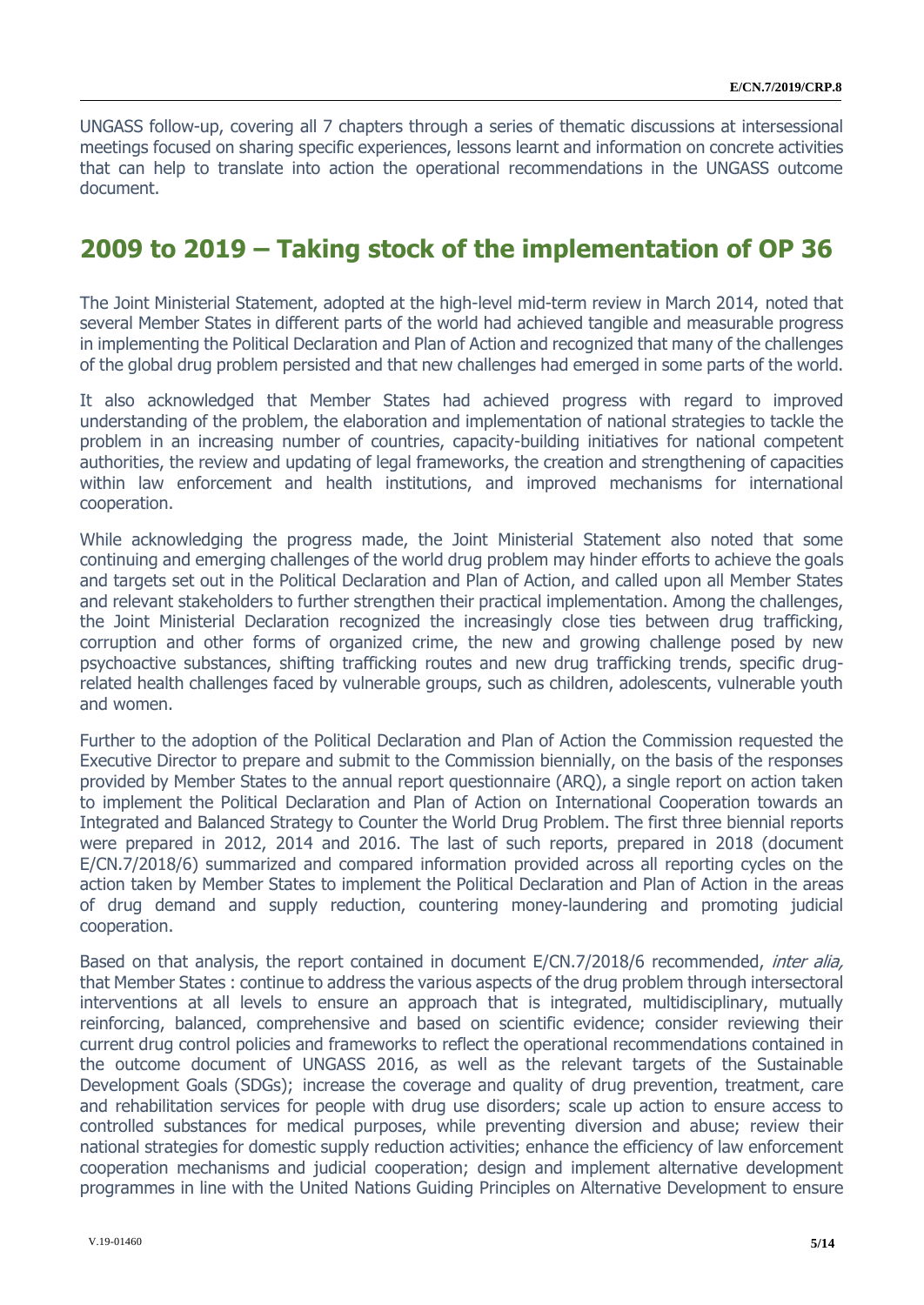that both a reduction in illicit crop cultivation and an improvement in social and economic conditions in targeted areas are achieved; acknowledge and address the increasing linkages between drug trafficking, corruption and other forms of organized crime.

In the 2019 Ministerial Declaration Member States once more acknowledged that tangible progress has been achieved in the implementation of the commitments made over the past decade, in addressing and countering the world drug problem including with regard to an improved understanding of the problem; the development, elaboration and implementation of national strategies, enhanced sharing of information, as well as enhanced capacity of national competent authorities.

They also noted with concern persistent and emerging challenges related to the world drug problem, including the following : that both the range of drugs and drugs markets are expanding and diversifying; that the abuse, as well as the illicit cultivation and production of narcotic drugs and psychotropic substances, as well as the illicit trafficking in those substances and in precursors have reached record levels, and that the illicit demand for and domestic diversion in precursor chemicals is on the rise; that increasing links between drug trafficking, corruption and other forms of organized crime, including trafficking in persons, trafficking in firearms, cybercrime and money-laundering, and, in some cases, terrorism, including money-laundering in connection with the financing of terrorism, are being observed; that the value of confiscated proceeds of crime related to money laundering arising from drug trafficking at the global level remains low, that the availability of internationally controlled substances for medical and scientific purposes, including for the relief of pain and palliative care, remains low to non-existent in many parts of the world; that drug treatment and health services continue to fall short of need, and deaths related to drug use have increased; and that the rate of transmission of HIV, HCV and other blood borne diseases associated with drug use, including injecting drugs, in some countries, remains high; that the adverse health consequences and risks associated with new psychoactive substances have reached alarming levels; synthetic opioids, and the nonmedical use of prescription drugs, present increasing risks to public health and safety, as well as with scientific, legal and regulatory challenges, including in scheduling of substances; that the criminal misuse of information and communications technologies for illicit drug-related activities is increasing; and that the geographical coverage and availability of reliable data on the various aspects on the world drug problem requires improvement; and that responses not in conformity with the three international drug control conventions and not in conformity with applicable international human rights obligations, represent a challenge to the implementation of joint commitments based on the principle of common and shared responsibility.

#### **Challenges to measure progress – data collection**

The global illicit supply of opiates derives predominantly from illicit opium cultivation in a small number of countries and also the cultivation of coca bush is restricted to a handful of countries. While fairly well-developed methodologies exist to monitor coca bush and opium poppy cultivation through surveys relying extensively on remote sensing imagery in combination with overflights/field visits, the conversion of cultivated areas to quantities of drugs produced remains a challenge.

Cannabis cultivation affects virtually all countries worldwide but very few countries have information and/or report on the extent of cultivation. Indoor cultivation of cannabis is increasingly important, but is very hard to measure. Some governments have adopted techniques to detect indoor cultivation, but these do not yet have a global outreach.

Synthetic drugs, unlike plant-based drugs, are not geographically constrained in and can be manufactured practically anywhere. The number of synthetic drugs available on drug markets has never been larger. This complicates their monitoring which requires specific expertise.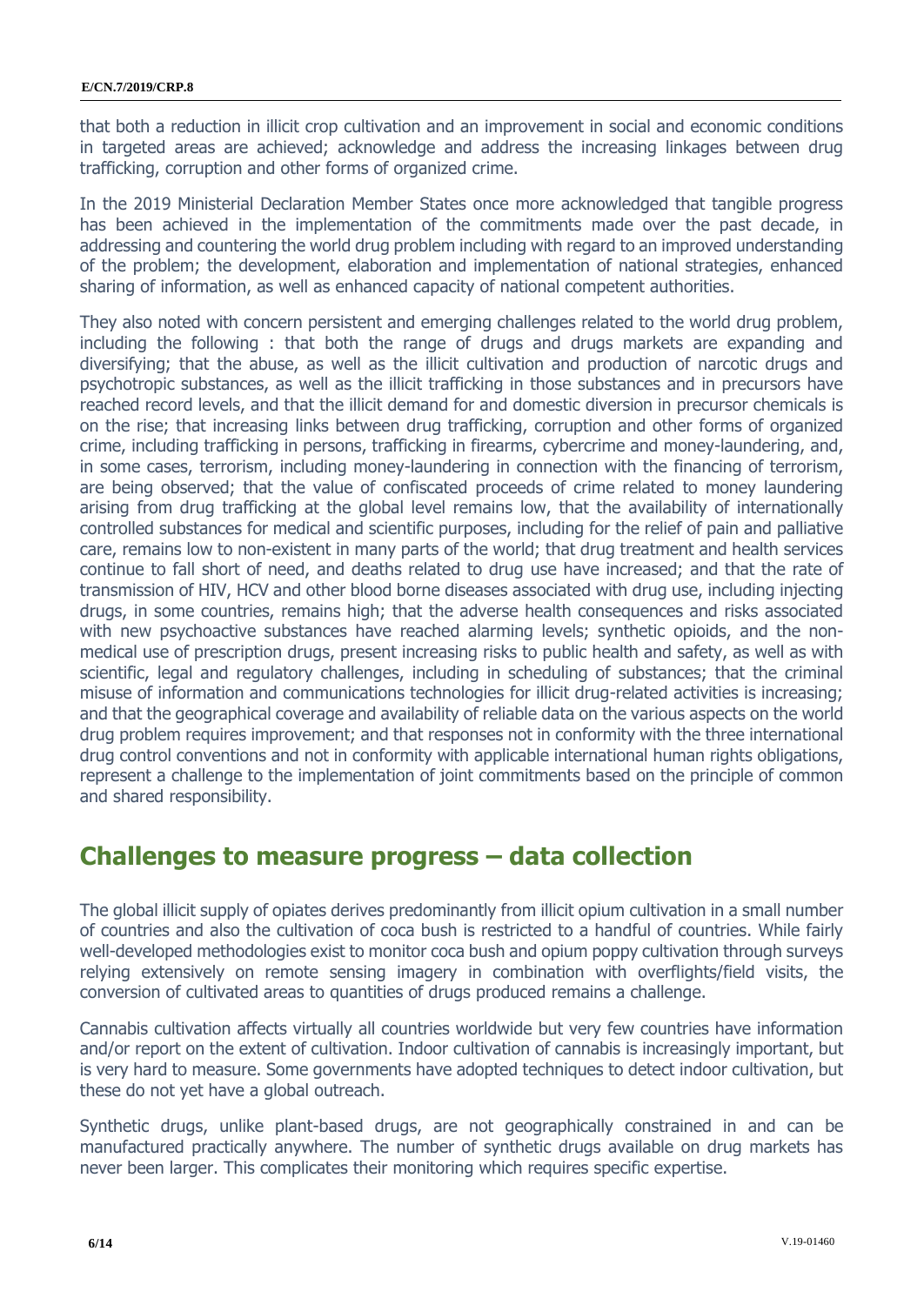Producing a comprehensive picture of the global extent of use of different drugs remains a challenge as very few countries conduct regular population-based surveys on drug use or have other reliable and robust quantitative measures to estimate the extent of drug use.

Information on health consequences of drug use is reported mainly based on administrative data which often depend on the availability of drug services and the existence of drug monitoring or information systems through which information, that is based on international standards and comparable, is routinely collected, analysed and reported. There is a general lack of capacity and availability of resources in many low- and middle-income countries in this regard. This affects for instance the production of the indicator identified to globally monitor Sustainable Development Goal target 3.5 "coverage of treatment interventions (pharmacological, psychosocial and rehabilitation and after care services) for substance use disorders".

A large share of crime proceeds from drug trafficking is laundered to enter the legal economy or to protect criminals' assets. Several challenges exist to produce data and research on money laundering and illicit financial flows connected with drug trafficking, given the hidden and complex nature of these phenomena. While in some cases information is available to estimate the income from drug markets, main challenges remain to determine the share of crime proceeds that is laundered and/or transferred abroad and the routes and mechanisms used.

The provision of statistical data, estimates and assessments as required by the international drug control treaties is done through the UNODC Annual Reporting Questionnaire. While there has been significant progress in the number of Member States submitting the questionnaire (from 100 in 2010 to 118 in 2018), data for over 40 percent of Member States is not available every year, with a particularly low return in Africa (though improving) and Oceania. Nevertheless, the questionnaires submitted represent about three quarters of the global population.

Even within those Member States that report information through the ARQ, certain thematic areas present better response rate than others. In the area of drug demand, while the prevalence of drug use is a crucial indicator to monitor the demand for drugs, several regions present incomplete or outdated information, especially for drugs such as opiates and opioids, which often require complex methods for prevalence estimation at the national level. In the area of drug supply, while seizures are reported by a large proportion of responding countries, other relevant market indicators, such as price and purity, present a limited quality and coverage of data.

Many countries lack the capacity, as well as the financial resources, to produce good quality drug information. The paucity of official data, and the technical and specialized aspects of the production of drug data, contribute to a scenario where data on specific drug situations may only be provided by non-official sources. In addition, as drug data need to be collated from multiple agencies, lack of national coordination can seriously affect the quality of national data.

There are several data gaps in terms of the current data collection. In particular, no specific information is being collected on the use of the internet for drug-related activities and the intersection between drugs, violence, organized crime, illicit financial flows (SDG 16.4), corruption and the financing of terrorism among others. Understanding the drug problem requires also knowledge on its economic impact in terms of the illegal economy generated by drug production as well as the social costs borne by society as a result of the drug problem.

At the same time, it is operationally challenging for countries to report qualitative information on New Psychoactive Substances and precursors, while current data on gender disaggregation of certain indicators and on vulnerable members of society present insufficient coverage. There is a need for more systematic data linking socio-economic factors and drug use.

The rapid emergence and dynamics of a wide range of chemically and pharmacologically diverse synthetic substances on illicit drug markets makes it crucial to establish early warning systems which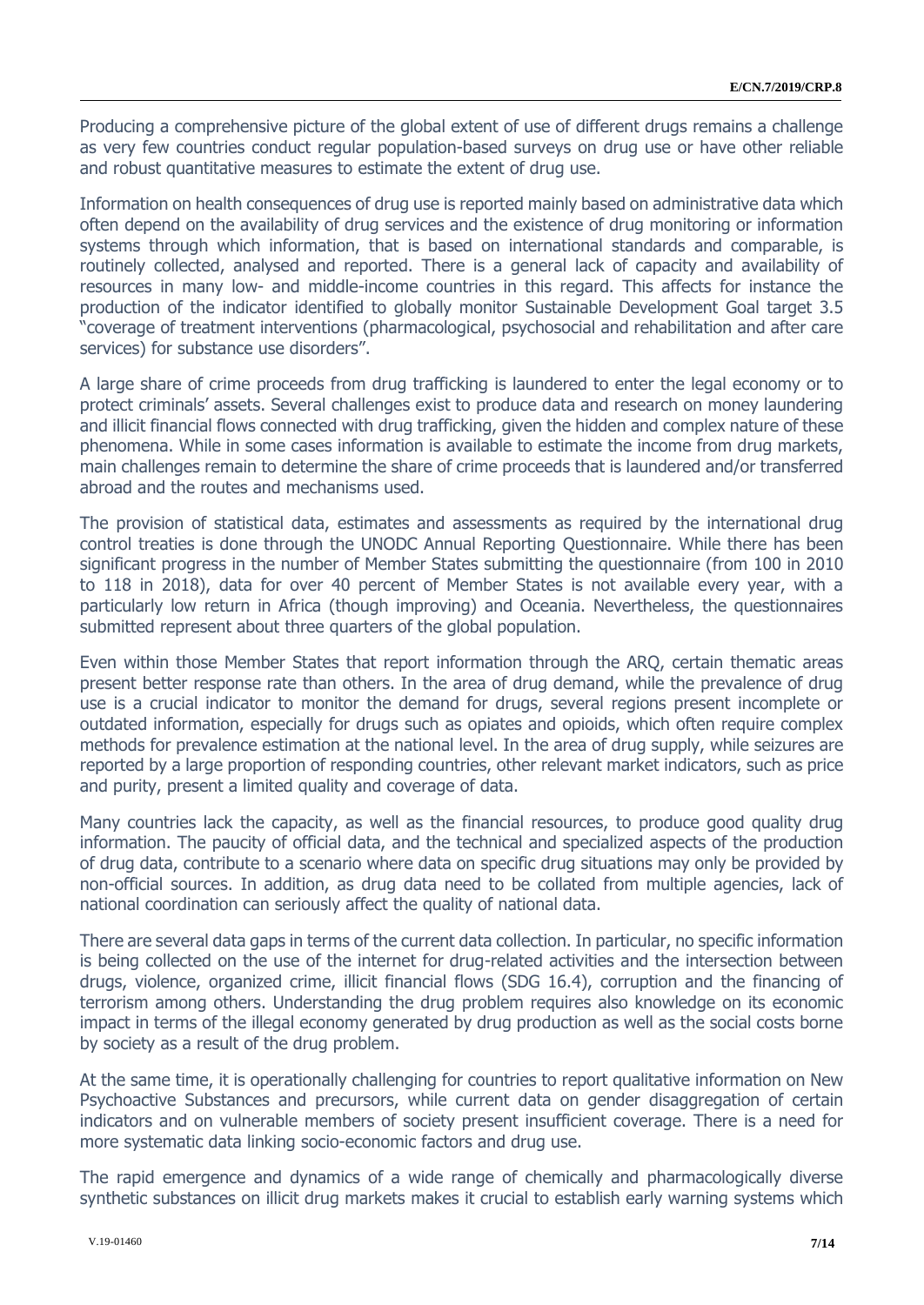allow timely identification of potential threats and an increased preparedness of countries to response to such threats. The challenge of monitoring progress consists in understanding whether the current decline in the number of newly emerging substances goes along with the emergence of more harmful and potentially deadly substances. The growing integration of drug markets through the sale of NPS, sold as, or in a mixture with traditional drugs further complicates the collection and interpretation of data.

A dedicated joint effort by UNODC and Member States is needed, to ensure that national monitoring systems capture the different facets of the world drug problem in a reliable, comparable and objective manner that allows their analysis for the purpose of evidence-based policy formulation.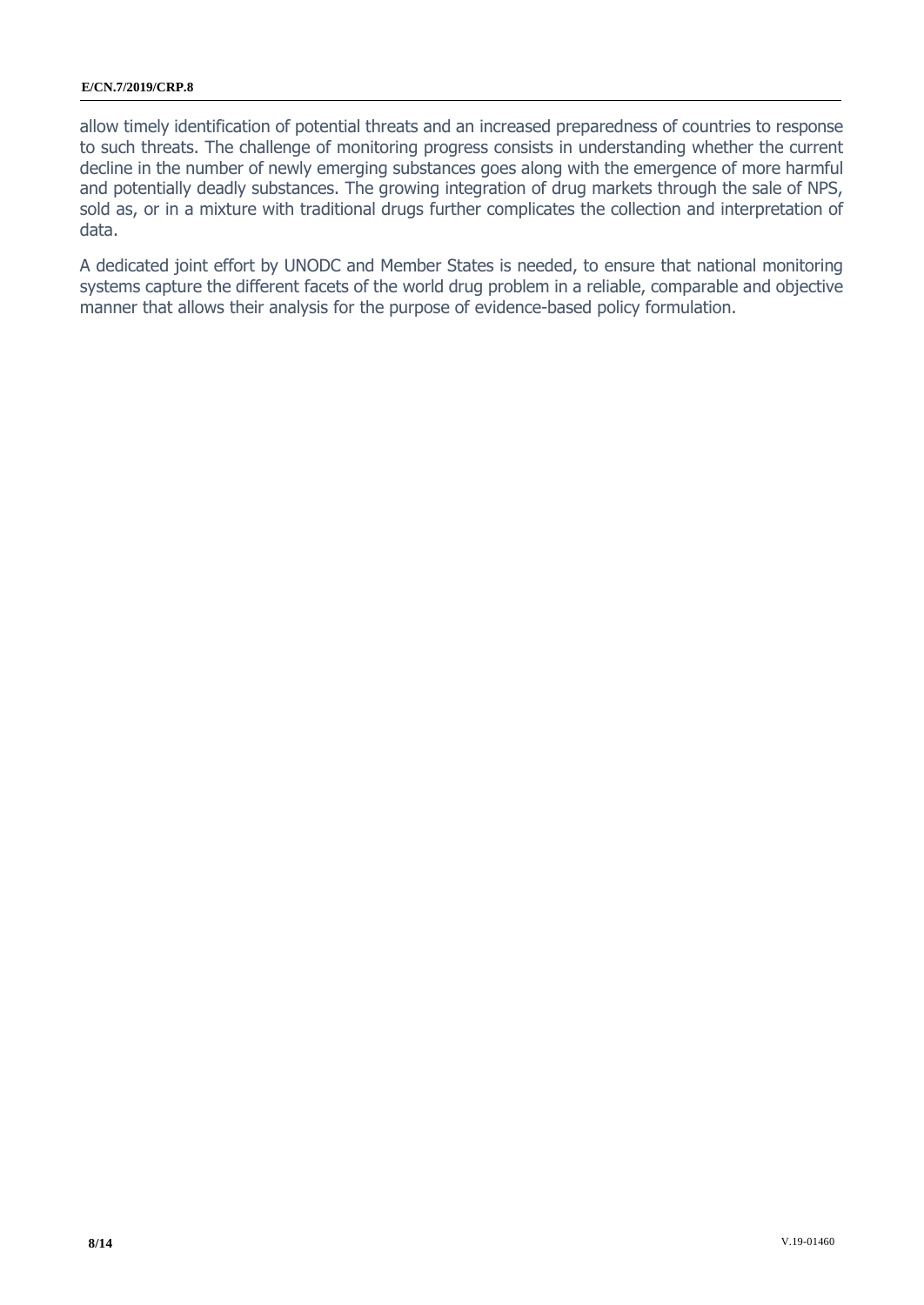# **Questions for discussion**

**Despite progress made, the world drug problem continues to pose a challenge to the health, safety and well-being of all humanity.** 

- **What are the main gaps and challenges to implementing a comprehensive, integrated and balanced approach to addressing and countering the world drug problem?**
- **What is the main progress made in the implementation of the joint commitments made over the past decade?**
- **What are the existing and emerging trends observed over the past decade?**
- **How can Member States ensure an integrated and comprehensive approach to data collection and analysis, and how can the geographical coverage and national data collection capacity be enhanced?**
- **In particular how can Member States bridge the gap between political and financial commitment to enhance technical assistance and capacity building - allocating necessary resources to addressing all aspects of the world drug problem?**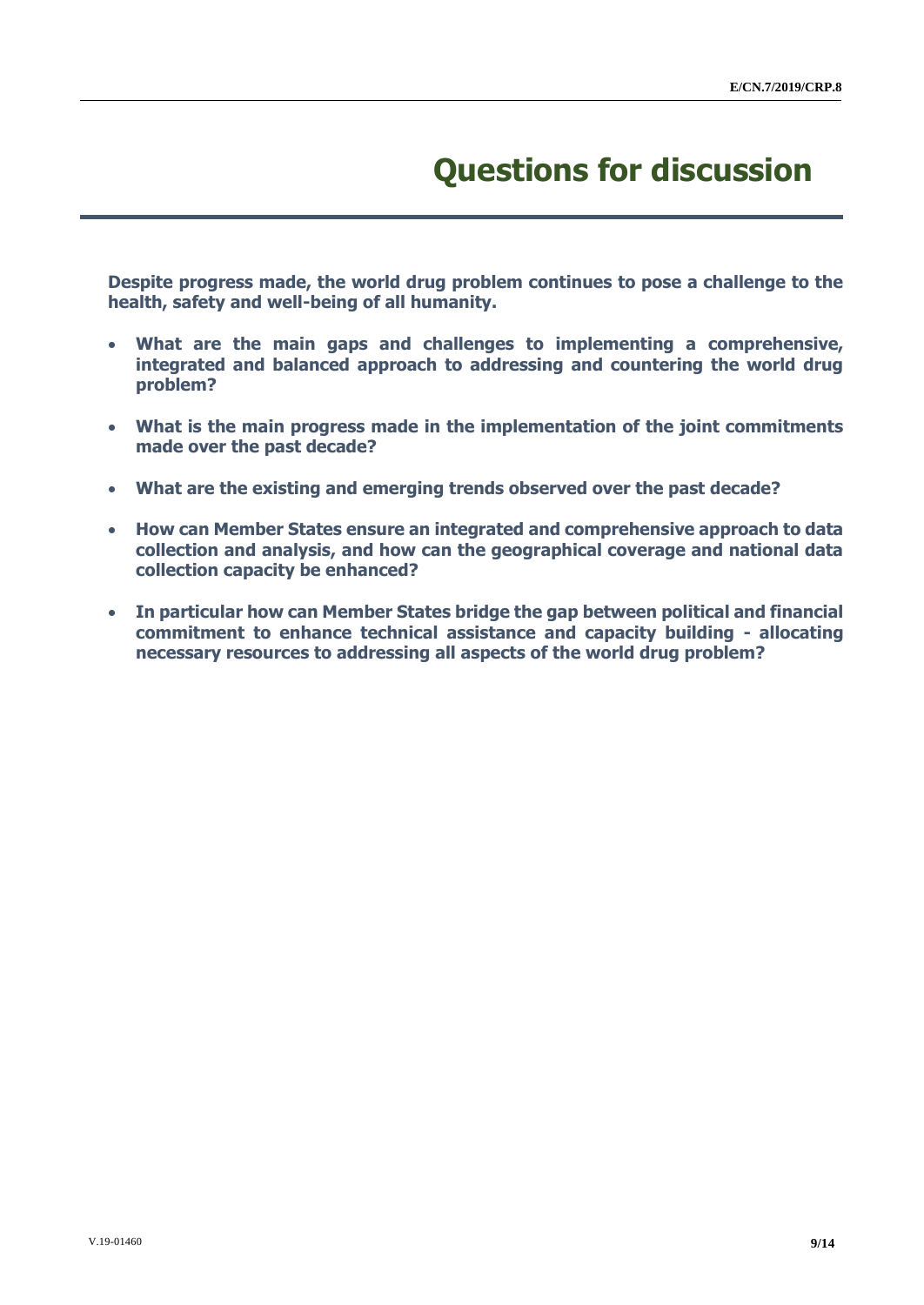

#### **Roundtable II**

**Safeguarding the future: enhancing our efforts to respond to the world drug problem through strengthening international cooperation, including means of implementation, capacitybuilding and technical assistance, on the basis of common and shared responsibility;** 

### **Introduction**

While tangible progress has been achieved, the world drug problem continues to present challenges to the health, safety and well-being of all humanity, which demand an urgent response. With the 2019 Ministerial Declaration, Member States committed to respond by accelerating the implementation of the commitments made over the past decade. Taking stock of the progress made since 2009, Member States decided to accelerate, based on the principle of common and shared responsibility, the full implementation of the 2009 Political Declaration and Plan of Action, the 2014 Joint Ministerial Statement and the 2016 UNGASS outcome document, aimed at achieving all commitments, operational recommendations and aspirational goals set therein.

Bearing in mind the mutually reinforcing and complementary nature of the 2009 Political Declaration and Plan of Action, the 2014 Joint Ministerial Statement and the 2016 UNGASS outcome document, the international community is to accelerate their implementation, leaving no one behind, enhancing cooperation, increasing the provision of technical assistance and capability building, and ensuring balanced, inclusive and scientific evidence-based approaches.

#### **Ensuring that no one affected by the world drug problem is left behind**

With the health, safety, and well-being of humanity at the centre of all efforts, leaving no one affected by the world drug problem behind requires implementing effective scientific evidence-based strategies centred on and tailored to the needs of individuals, families and communities as part of comprehensive and balanced national drug policies, on a non-discriminatory basis.

Already in 2009, at the time of the adoption of the Political Declaration and Plan of Action on International Cooperation towards an Integrated and Balanced Strategy to Counter the World Drug Problem, Member States noted, inter alia, that vulnerabilities undermining human development, such as poverty and social marginalization, should be considered by States in their drug demand reduction interventions. In the 2009 Political Declaration, Member States highlighted that interventions too often targeted the general population at large with a single standard approach and did not provide specialized programmes tailored to vulnerable members of society with specific needs. In its efforts to ensure that no one affected by the world drug problem is left behind, the Commission has emphasized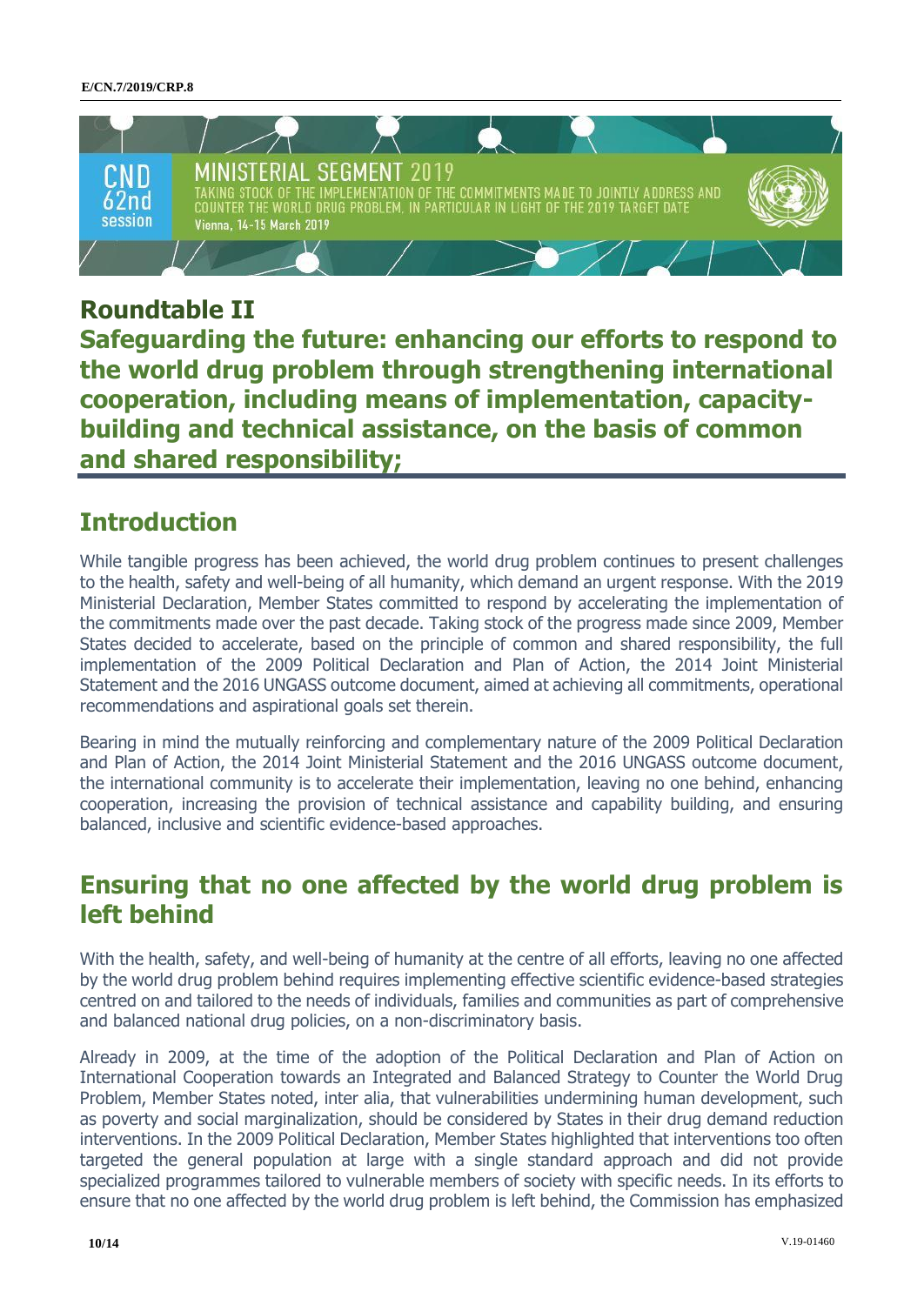the importance of responding to the specific needs of children, adolescents, vulnerable youth, women, including pregnant women, people with medical and psychiatric co-morbidities, ethnic minorities and socially marginalized individuals, thereby recognizing the importance of appropriately mainstreaming gender and age perspectives in drug-related policies and programmes. Also, in the UNGASS outcome document, Member States devoted an entire chapter to operational recommendations on cross-cutting issues; drugs and human rights, youth, children, women and communities.

The Commission, in pursuing a people-centred approach to addressing the drug problem, has over the past decade continuously stressed the need to ensure non-discriminatory access to health, care and social services in prevention, primary care and treatment programmes and has also underlined the need to provide specialized programmes tailored to vulnerable members of society with specific needs. Leaving no one affected by the world drug problem behind will continue to be a focus of the Commission's work beyond 2019, thereby also contributing to the attainment of the 2030 Agenda for Sustainable Development.

## **Cooperation and Inclusiveness**

Enhancing the cooperation at the national level among relevant domestic authorities, including in the health, education, justice and law enforcement sectors; the implementation of bilateral and regional initiatives; as well as the cooperation at the international level, based on the principle of common and shared responsibility, are all crucial in accelerating the practical implementation of joint commitments.

Looking at the development and implementation of prevention programmes and drug-related health and social treatment services, the strengthened exchange of information and drug-related intelligence among law enforcement and border control agencies, and the promotion of coordinated operations, it becomes evident that the complexity of the world drug problem requires enhanced cooperation among all relevant stakeholders at the national, regional and international levels. At the regional level, the Commission's subsidiary bodies, the Heads of National Law Enforcement Agencies (HONLEAs) and the Subcommission, provide important opportunities for regional cooperation, addressing specific challenges in the region, and bringing practical recommendations to the attention of the Commission.

The importance of non-State actors, including UN entities, regional and international organizations, civil society, the scientific community and academia, has been recognized in the 2009, 2014 and 2016 documents. With a view to implementing inclusive, people-centred and scientific evidence-based drug policies and programmes, all relevant stakeholders need to bring their comparative advantages to the table, including the knowledge and understanding of those working on the ground.

A call for increased cooperation has in the last years been directed at the United Nations system entities and specialized agencies, encouraging UNODC to further increase its cooperation and collaboration with all relevant United Nations entities, within their respective mandates, when assisting Member States in designing and implementing comprehensive, integrated and balanced national drug strategies, policies and programmes. In leading a comprehensive United Nations system-wide strategic coordination, UNODC will continue to enhance beyond 2019 its coordination and cooperation at all levels, making best use of the expertise and specialization of the UN system partners in supporting Member States with the practical implementation of the policy documents.

The Commission's intersessional period and thematic sessions, initiated as a tool to follow-up on UNGASS implementation, provide a key opportunity for those interested stakeholders to share good practices and lessons learnt. In its capacity as Secretariat to the CND, UNODC facilitates the thematic sessions, including through broadcasting the discussions live, as well as working to retain and collect, and make available to the broader public the information shared during those meetings.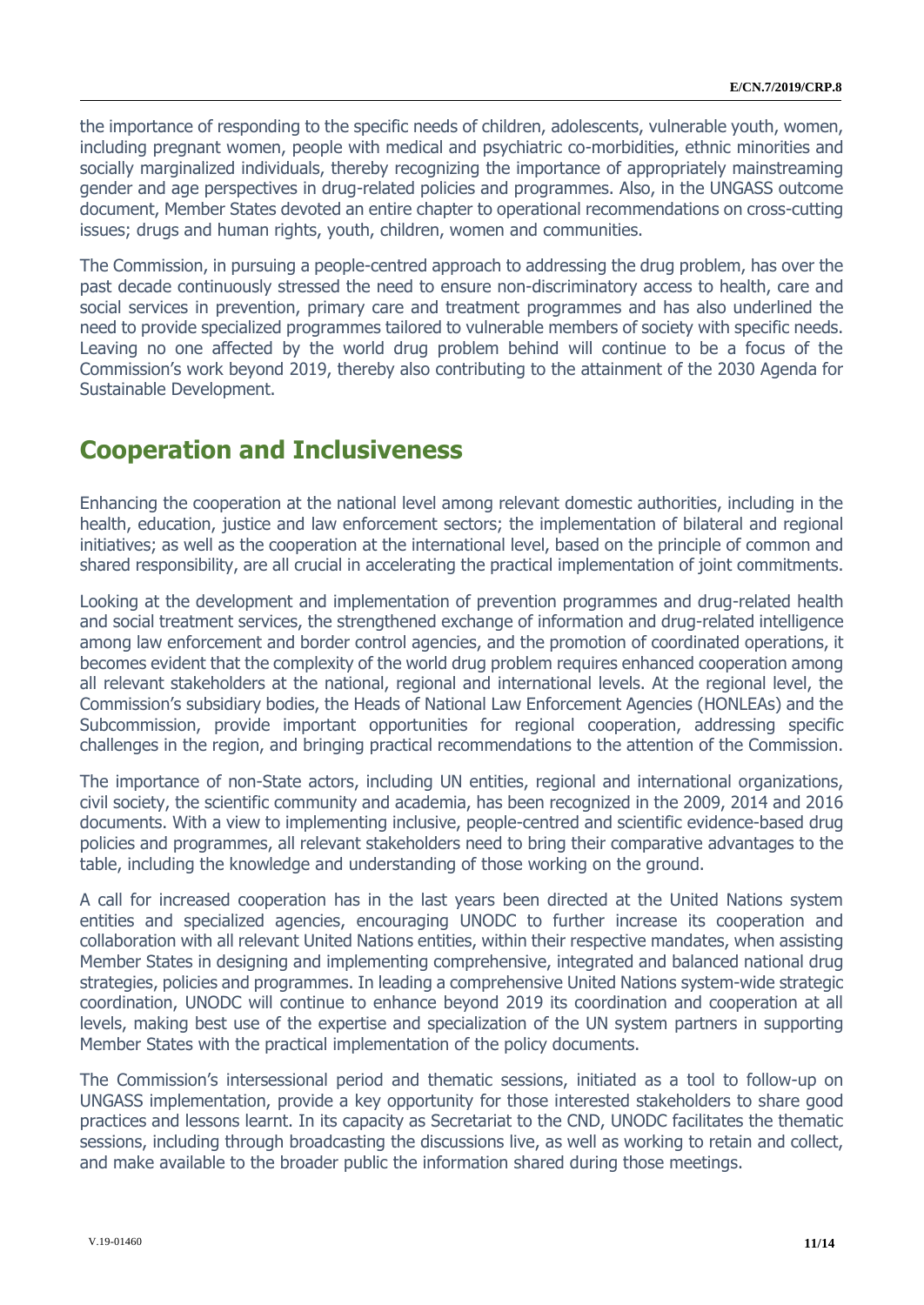In the broader framework of the 2030 Agenda for Sustainable Development, the Commission is also working on enhancing its collaboration with other United Nations intergovernmental bodies, seeking to strengthen horizontal cooperation with the other functional commissions of the Economic and Social Council, expanding interaction and the active exchange of views on issues of common interest.

Each actor  $-$  at the national, regional and international level  $-$  has its specific mandates and field of expertise. The Commission has committed to continue to foster broad, transparent and inclusive discussions within the CND also beyond 2019, bringing together the different views and opinions on the various aspects of the world drug problem.

#### **Technical Assistance and Resource Mobilization**

Resources to implement the balanced, integrated scientific evidence-based policies is a challenge at the national, regional and international level. Mobilizing adequate resources at the national level and enhancing the capacity of domestic authorities and providing enhanced assistance to requesting Member States have been identified as core elements for accelerating the implementation of the commitments made over the past decade.

In the 2009 Political Declaration and Plan of Action, with Member States reviewing the implementation of the commitments made at the 1998 UNGASS, Member States committed to pursue a balanced and mutually reinforcing approach to supply and demand reduction, devoting more effort to the realization of demand reduction, resources and international cooperation in addressing drug abuse as a health and social issue, while upholding the law and its enforcement. During the 2014 high-level review on progress made in the implementation of the 2009 Political Declaration and Plan of Action, Member States acknowledged that appropriate policies and measures aimed at more efficient use of limited resources were necessary to effectively address the world drug problem.

The building of local capacity, the development and strengthening of institutional capacity, the strengthening of cross border, sub regional and regional technical assistance and cooperation, and the need for adequate resources and equipment were already highlighted as priorities in the 2009 Political Declaration and Plan of Action. This plea to enhance the capacities of countries, upon their request, can also be found in the 2014 Joint Ministerial Statement as well as throughout the seven thematic chapters of the UNGASS outcome document, underscoring the need to establish and further improve national drug control strategies and measures; to promote more targeted capacity-building initiatives based on scientific evidence for competent national authorities; to review and update legal frameworks, taking into account applicable international human rights obligations; to improve existing mechanisms for international cooperation; and to foster the development of national monitoring systems and statistics to elaborate proper data collection and analysis that allow for the identification of current trends, institutional capacities and the effects of drug control measures.

As leading UN entity in drug-related matters, UNODC provides a wide range of tailored technical assistance activities to countries. The Office provides legislative advice and legal drafting support, training and capacity-building activities, assistance in the development of national policies and strategies, and has issued a wide array of operational tools, guides and practical resources for policymakers, legislators, non-governmental organizations and practitioners who work in areas covered by the UNODC mandate.

Implementing the commitment to provide enhanced technical assistance beyond 2019 requires adequate and stable financial resources at all levels, including for UNODC to be able to fulfil its mandate and provide, upon request, targeted technical assistance and capacity building on all the commitments made over the past decade.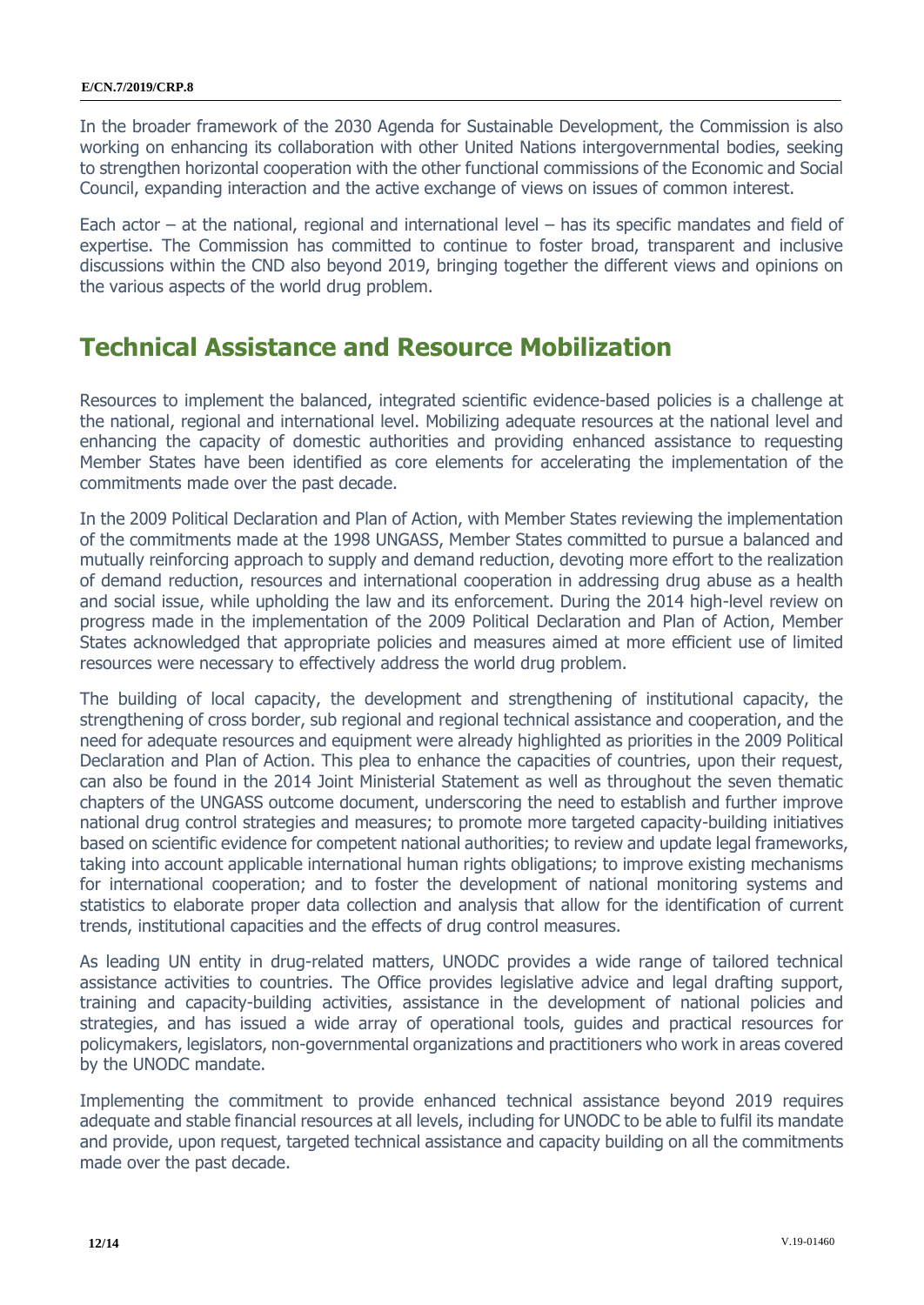#### **Data Collection**

The importance of global data collection stems from the three international drug control conventions, by which parties are required to annually submit drug-related data to the United Nations. This is done through the UNODC annual reporting questionnaire. The provision of statistical data, estimates and assessments, as required by the international drug control treaties and related resolutions of the Economic and Social Council and the Commission on Narcotic Drugs, which is done through the UNODC annual reporting questionnaire, are often late, incomplete or delayed.

The availability of high-quality data on drugs is key to understanding the drug situation and is a cornerstone of evidence-based policymaking and monitoring. The 2009 Political Declaration and Plan of Action called for an integrated and comprehensive approach to data collection and analysis and the provision of technical assistance to those countries where capacity is less developed. In the 2014 Joint Ministerial Statement, the development of national monitoring systems and statistics to elaborate proper data collection and analysis that allow for the identification of current trends, institutional capacities and the effects of drug control measures, was considered both a challenge and priority for action. In the UNGASS 2016 outcome document Member States recognized that targeted interventions that are based on the collection and analysis of data, including age- and gender related data, can be particularly effective in meeting the specific needs of drug-affected populations and communities and they committed to enhance the quality and consistency of reported data

Member States in its resolution 60/1 of March, invited the United Nations Office on Drugs and Crime, in close cooperation with Member States, to reflect on possibilities to strengthen and streamline its existing data-collection and analysis tools. The resolution further underlined the need to improving the quality and effectiveness of the annual report questionnaire and called on UNODC to report to the Commission on possible ways to enhance these. In January 2018 UNODC organized a first expert consultation to review statistical methodology, tools and capacity development activities to improve the capacity of countries to collect and report data on drugs, as well as to discuss the quality of data currently collected through the ARQ and possible ways for improvement. Recognizing the challenge of geographical coverage and national capacities to collect reliable and objective data, as well as the need for increased technical assistance and capacity building in this field, the expert consultation underscored the need to inter alia build and strengthen national systems for monitoring the drug problem, including information systems and the institutional and technical infrastructure to facilitate the collection, consolidation and analysis of data related to drugs.

For beyond 2019, Member States have committed to work on an improved and streamlined annual reporting questionnaire for consideration at the 63rd session of the Commission, and reflect on possibilities to review other existing drug control data collection and analysis tools as deemed necessary to reflect and assess progress made in the implementation of all commitments, included in the Political Declaration and Plan of Action 2009, the 2014 Joint Ministerial Statement and the UNGASS 2016 outcome document.. In that regards, Member States will take a single-track approach, devoting a single standing agenda item at each regular session of the Commission on the implementation of all commitments, ensure that collection of reliable and comparable data, through the strengthened and streamlined annual report questionnaire, reflects all commitments.